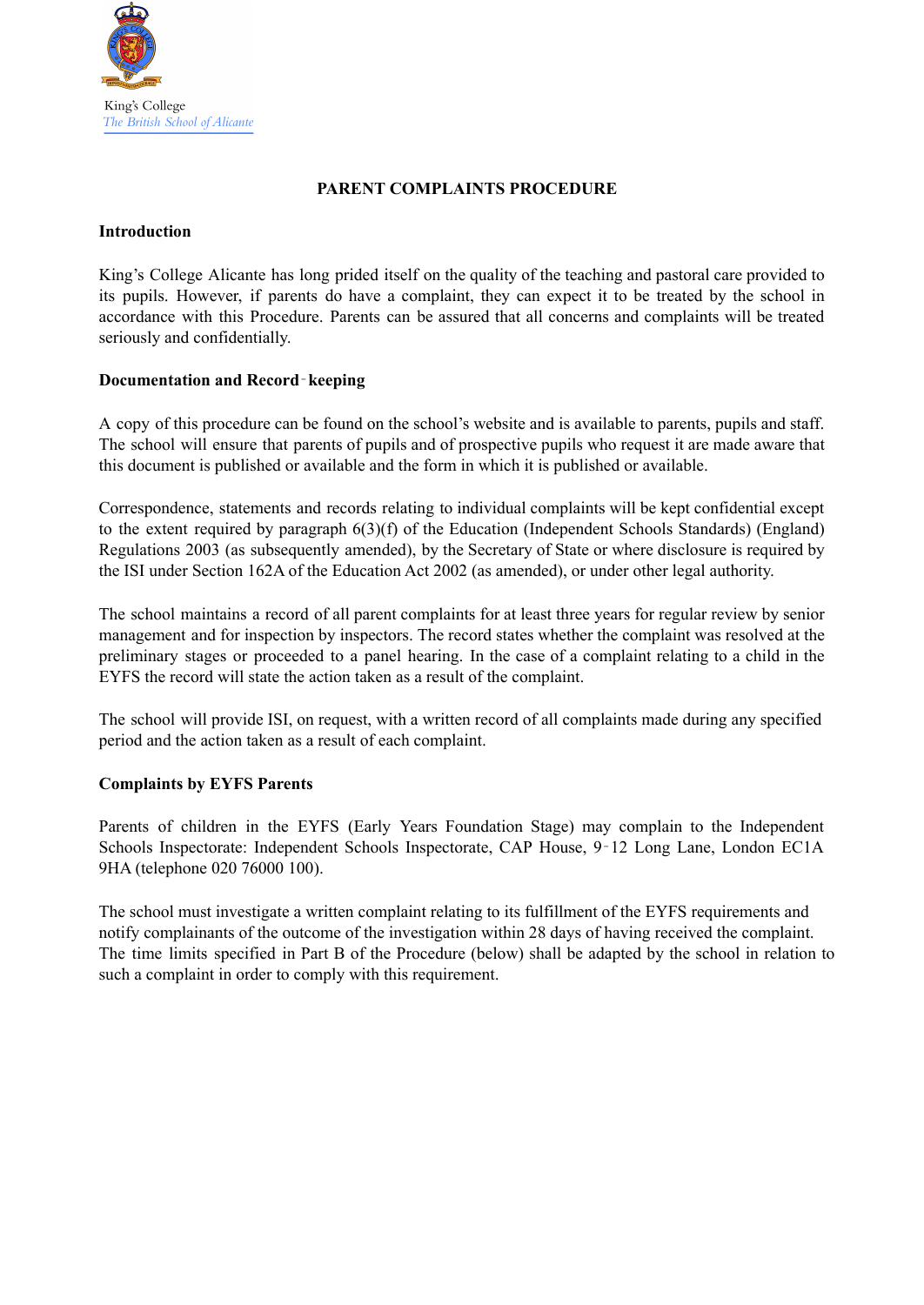

# **PART A** ‐ **INFORMAL RESOLUTION**

It is hoped that most complaints and concerns will be resolved quickly (within 14 days) and informally. If a parent of any pupil has a complaint they ("the complainant") should contact the following personnel in the first instance and in the order shown:

- the pupil's Form Tutoror Class Teacher;
- the pupil's Year Group Leader or Key Stage Leader;
- the Assistant / Deputy Head of Primary or Secondary;
- the Head of Primary School or Head of Secondary School as appropriate.

The personnel above will make a written record of all concerns and complaints and the date on which they were received and attempt to resolve the situation for them. If the matter is not resolved to the complainant's satisfaction after the above process, they will be advised to proceed with their complaint in accordance with Part B of this procedure.

# **PART B – FORMAL RESOLUTION**

### **Stage 1: A letter to the Headteacher**

- (a) If the matter is not resolved to the complainant's satisfaction by the informal process, the complainant may invoke the formal part of this Complaints Procedure. They should do this by writing to the Headteacher giving details of their complaint and the outcome they are seeking.
- (b) The Headteacher will then either take the case forward himself or appoint a senior colleague who has had no prior involvement in the matter to do so.
- (c) The Headteacher or (where applicable) the senior colleague appointed by the Headteacher will offer to meet with the complainant to discuss the matter, normally within seven working days.
- (c) The complainant will be given an estimate of the time that is likely to be required to complete any necessary investigation.
- (d) Written notes will be kept of all material meetings and interviews held in relation to the complaint.
- (e) The complainant will be notified in writing of the decision reached at Stage 1.

Note: If the Headteacher handles the matter at Stage 1 (rather than appointing a senior colleague to do so) and the complainant is not satisfied with the Headteacher's decision in respect of their complaint, the *complainant should then go straight to Stage 3 of this Procedure.*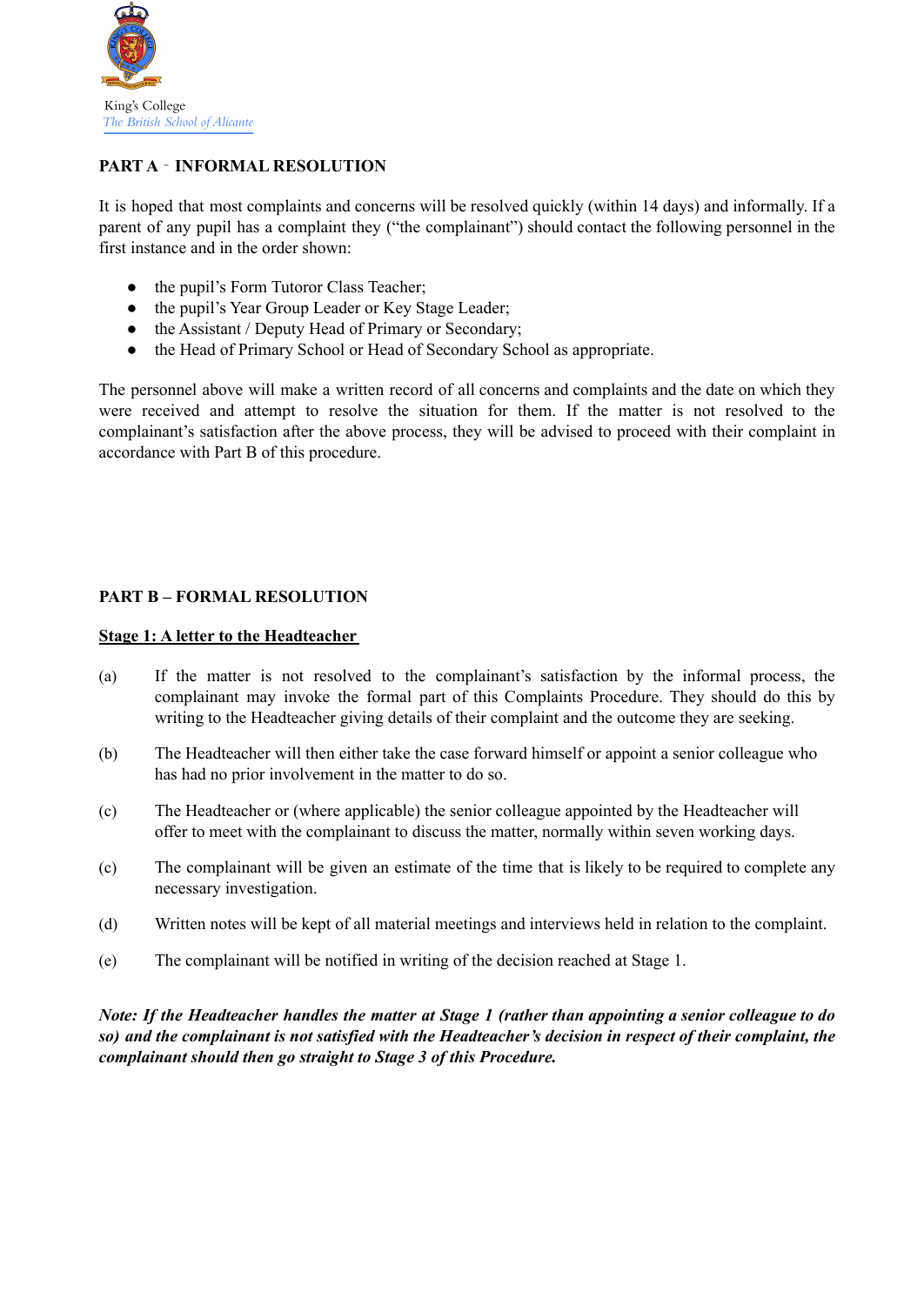

### **Stage 2 – Appeal to the Headteacher**

- (a) If the Headteacher appoints a senior colleague to investigate the complaint at Stage 1 and the complainant is not satisfied with that person's decision in respect of their complaint, the complainant should appeal to the Headteacher in writing within five working days after receiving the decision.
- (b) The Headteacher will offer to meet with the complainant to discuss the matter, normally within seven working days.
- (c) Once the Headteacher is satisfied that all the relevant facts have been established, he will inform the complainant of his decision in writing, normally within five working days of meeting with the complainant. The Headteacher will give reasons for his decision.

### **Stage 3** ‐ **Appeal to the Complaints Panel**

- (a) If the complainant is not satisfied with the Headteacher's decision, they should send written notice of their complaint to the Chief Executive Officer (CEO) of King's Group, Avenida Pio XII 92, 28036 Madrid within five working days after receiving the Headteacher's decision. When doing so, the complainant should: (i) give reasonable particulars of their complaint; and (ii) specify the outcome they are seeking.
- (b) The matter will then be referred to a Complaints Panel for consideration. The CEO will schedule a hearing to take place as soon as reasonably practicable and normally within 15 working days of the receipt of the complaint.
- (c) Where a complaint that reaches Stage 3 is brought by one parent only, the school will (save in exceptional circumstances) keep informed and invite to attend the Panel hearing any other adult who entered into the contract with the College for the education of the relevant pupil. The school also reserves the right to keep informed and invite to attend the Panel hearing any other adult whom the College believes to have parental responsibility for the relevant pupil.
- (d) The Panel will consist of at least three persons who have not been directly involved in the matters detailed in the complaint. At least one member of the Panel shall be independent of the management and running of the school. Each of the Panel members shall be appointed by the CEO of King's Group, who shall also nominate one member of the Panel to chair the Panel.
- (e) In the case of a complaint regarding a pupil's suspension or exclusion, the Headteacher shall have complete discretion as to whether to implement the suspension or exclusion of the pupil pending the Panel's decision.
- (f) Within 3 working days after notifying their complaint to the CEO in accordance with paragraph (a) above, the complainant shall send the CEO copies of all documentation on which they intend to rely at the hearing.
- (g) The complainant shall produce (within five working days of the CEO's) any such further information and documentation that the CEO reasonably considers the Panel may require in order to make an informed decision about the complaint.
- (h) At least 3 working days before the hearing, the Headteacher shall submit to the Panel a written statement setting out his views in relation to the complaint. The CEO shall give a copy of the Headteacher's statement to the complainant.
- (i) The Panel may conduct or request that the CEO conducts such interviews before the hearing as the Panel sees fit.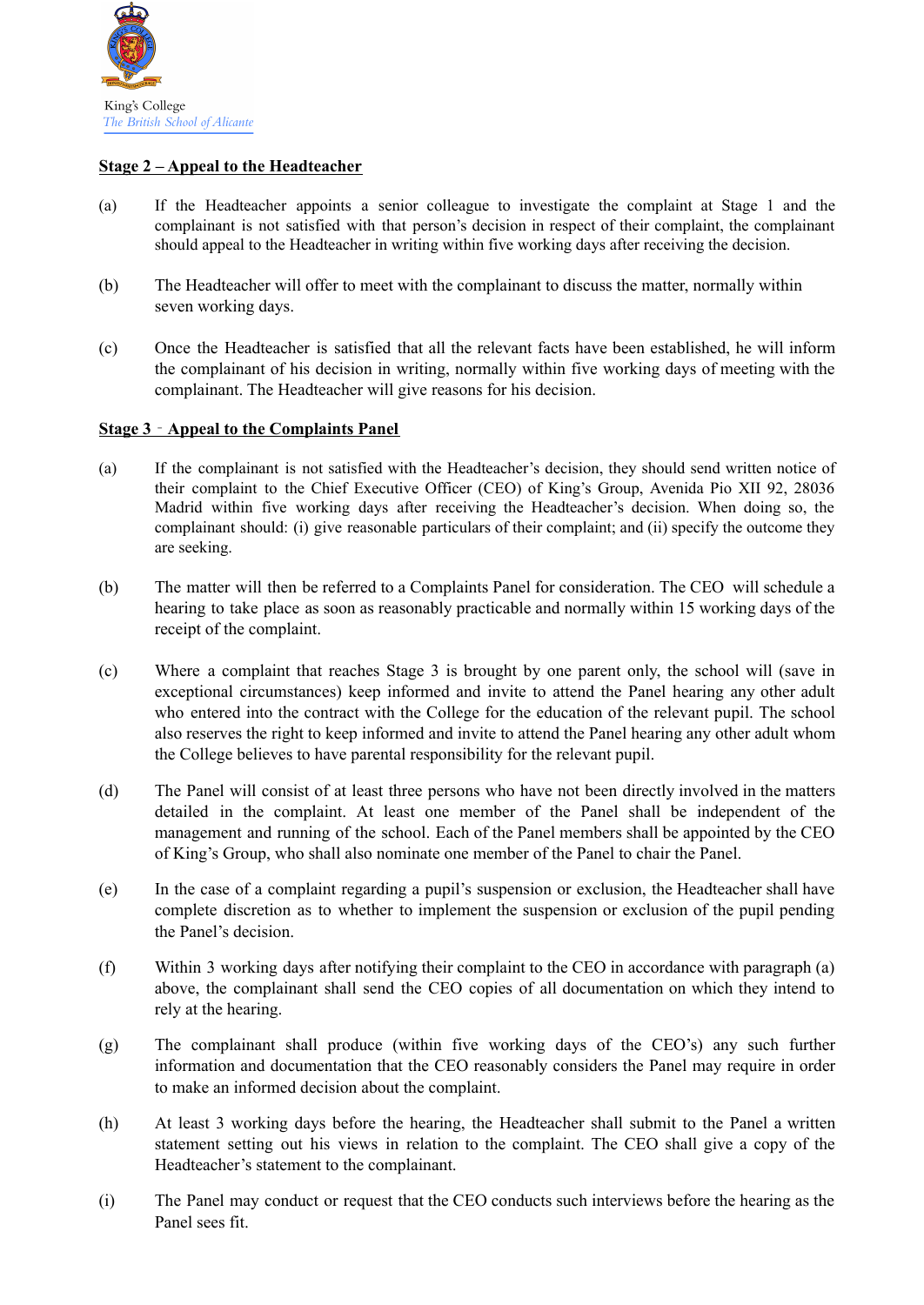

- (j) The complainant shall (on request) be provided with a copy of their child's school file.
- (k) If the Chairman of the Panel shall so decide, the hearing may take place at a location outside the school.
- (l) The complainant may be accompanied at the hearing by one other person who is over the age of 18 and not a pupil at the College. This may be a relative, teacher or friend. It will not normally be appropriate for the complainant to be legally represented at the hearing and legal representation requires the prior approval of the Chairman of the Panel.
- (m) If possible, the Panel will resolve the complaint immediately without the need for further investigation. Where further investigation is required, the Panel will decide how it should be carried out.
- (n) If the Chairman of the Panel shall so decide, the hearing may be recorded by a recording device or transcribed by a stenographer.

## Page **5** of **5**

- (o) If the Chairman of the Panel reasonably believes that the Panel should hear evidence from an individual in private (i.e. in the absence of the person bringing the complaint or any third party), he/she may so decide. In those circumstances, the complainant will be given reasons for that decision. The complainant will be given a summary of the individual's relevant evidence after the event if the Chairman believes the evidence to be relevant to the complaint. The Panel may withhold the identity of a pupil who gives evidence in private to the Panel.
- (p) The Panel may make decisions by majority vote.
- (q) The Panel's findings and recommendations in relation to the complaint shall be documented in the form of a report.
- (r) Within five working days after the hearing, the CEO will send the complainant and the Headteacher a copy of the Panel's draft report. If the Panel's decision was reached by majority vote and there was a dissenting minority, the dissenting views shall be briefly summarised in the report.
- (s) If the complainant believes that the report is not factually accurate, the complainant shall inform the CEO in writing within five working days thereafter, giving details of the alleged inaccuracies. If the Headteacher believes that the report is not factually accurate, he shall likewise inform the Clerk in writing within five working days thereafter, giving details of the alleged inaccuracies.
- (t) The Panel shall then finalise its report. A copy of the Panel's report will be: (i) sent by electronic mail or otherwise given to the complainant and, where relevant, the person complained about; and (ii) available for inspection on school premises by the Governors and the Headteacher.
- (u) Subject to the rules set out in this document, the Panel may regulate their proceedings as they see fit.
- (v) For the purposes of this procedure "working day" means a day which is not a Saturday, a Sunday or a bank holiday in Spain.

**The Education (Independent School Standards) Regulations 2014. The Schedule. Part 6. Paragraph 32(3)(f):** Number of complaints registered under the formal procedure during the preceding school year (i.e. 2015–16)  $\overline{0}$  – 0